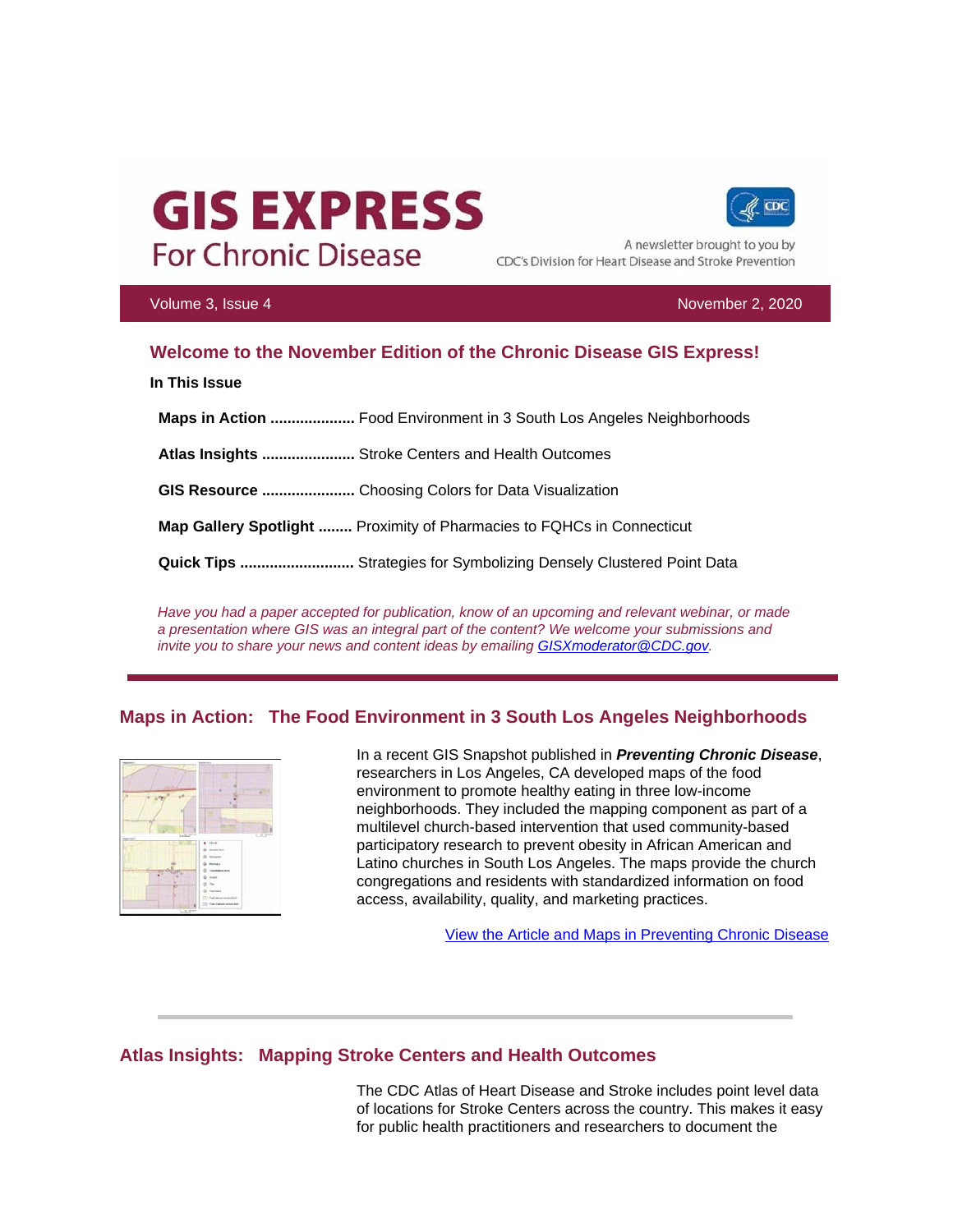

location of stroke centers relative to county-level burden of cardiovascular disease. Just click on 'Overlay Features' and select the stroke center certification of interest. Other health care facility designations are also available.

[Click here to create your own map using Stroke Center locations](https://t.emailupdates.cdc.gov/r/?id=h33af75e8%2C128d5a59%2C128d620e&ACSTrackingID=FCP_43_USCDC_1384%20DM41638&ACSTrackingLabel=%5BProof%2043%5D%20GIS%20Express%20October%20Edition&s=zBy0yBrbIAIllWqFV7WSkkQwOgj0vyhtkRUdEreQ6As) 

### **GIS Resource: How to Choose Colors for your Data Visualization**



Choosing colors to convey a clear message is important for any data visualization, especially maps. This article, posted on Medium, serves as a guide to using a color scheme that highlights your messages. Use the link below to read the article by Michael Yi.

[View the Article about Choosing Colors](https://t.emailupdates.cdc.gov/r/?id=h33af75e8%2C128d5a59%2C128d620f&ACSTrackingID=FCP_43_USCDC_1384%20DM41638&ACSTrackingLabel=%5BProof%2043%5D%20GIS%20Express%20October%20Edition&s=GhcDoTXbdBApqmiBDULvnn8aIA6YzeHh5qDkwEgZVZ4) 

# **Map Gallery Spotlight: Proximity of Pharmacies to Federally Qualified Health Centers in Connecticut**



This featured map displays the locations and numbers of pharmacies that are near federally qualified primary care centers in Connecticut towns. This map will be used by the Connecticut Department of Health to identify pharmacy partners to enhance the community's management of chronic conditions such as hypertension and diabetes.

[View this Map in the Map Gallery](https://t.emailupdates.cdc.gov/r/?id=h33af75e8%2C128d5a59%2C128d6210&ACSTrackingID=FCP_43_USCDC_1384%20DM41638&ACSTrackingLabel=%5BProof%2043%5D%20GIS%20Express%20October%20Edition&s=B34UBp8tttXt2bLlXWeXEVzUTsFHIQuPtzj9TLliGcE)

# **GIS Quick Tip: Strategies for Symbolizing Densely Clustered Point Data**



Point data can provide very informative details on a map. However, when point data are densely clustered it becomes difficult to see all of the information. When this happens there are several strategies that can be used. Follow the link below for a list of these strategies.

[View the List of Strategies Here](https://t.emailupdates.cdc.gov/r/?id=h33af75e8%2C128d5a59%2C128d6211&ACSTrackingID=FCP_43_USCDC_1384%20DM41638&ACSTrackingLabel=%5BProof%2043%5D%20GIS%20Express%20October%20Edition&s=YyRi-477lnOYyJ2a2uFnRTzj4CNYHPd6HkRk7GNo6us)